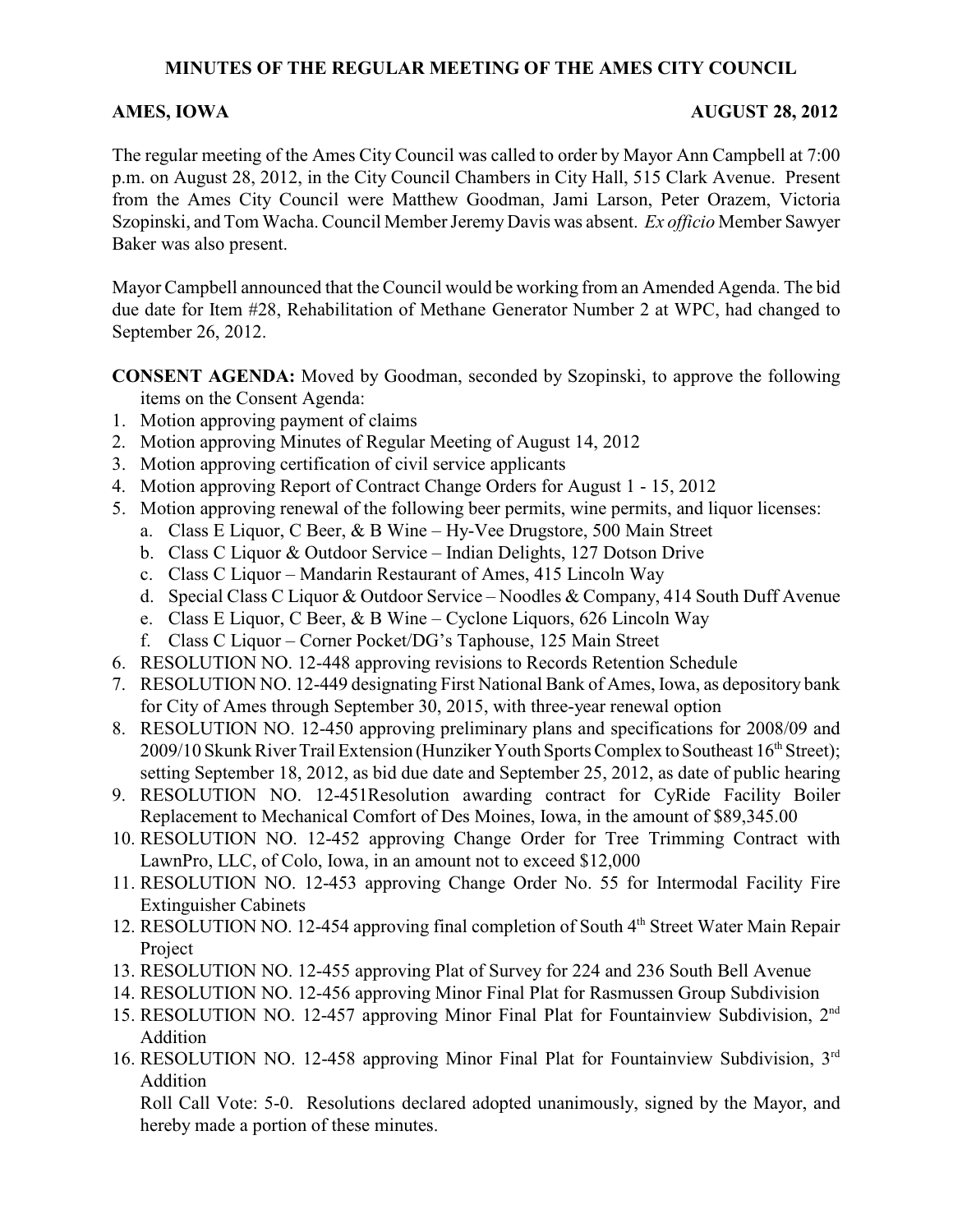**PUBLIC FORUM:** Kathy Svec, 603 Grand, Ames, spoke on behalf of the Ames Historical Society. She made the Council aware that Ames' Sesquicentennial was just over two years away (December 2014). She suggested that an ad hoc commission be appointed by the Mayor to plan the celebration of the Sesquicentennial. Ms. Svec also asked the Council to consider including funding in the next years' budgets for the event. Mayor Campbell recommended that Ms. Svec make these requests at Town Budget Meeting, which will be held on the first Tuesday of October.

Bill Malone, 229 Main Street, Ames, spoke as President of the Ames Main Street Cultural District. He introduced Carolyn Klaus, President of Ames Foundation, and Judy Gallagher, Chair of the Design Committee for the Main Street Cultural District. Ms. Klaus thanked the Ames City Council and City employees for watering the plants on Main Street over the past very dry and hot summer. On behalf of the Downtown business owners and the Ames Foundation, Mr. Malone presented a plaque to the City for "surviving the drought of 2012." Ms. Klaus distributed bookmarks to the Mayor and Council as a reminder of a fund-raiser of the Ames Foundation, to be held on November 2, with the proceeds being used to continue the beautification efforts.

Ed Tomka of Carroll County, Iowa, spoke representing ten members of the Carroll Area Wind Farm. Mr. Tomka gave an update as to the progress of their project. He requested that the City increase its procurement of local renewable wind energy. According to Mr. Tomka, a Council member had told him to request that an open-meeting energy workshop be scheduled to discuss how the City of Ames can increase its usage of local wind energy. He requested that the Mayor, City Council, and City Directors, including Don Kom, hold an open-meeting workshop with members of the Carroll Area Wind Farm.

**ENCROACHMENT PERMIT FOR 122 WELCH AVENUE:** Moved by Wacha, seconded by Goodman, to approve an Encroachment Permit for a sign for Portobello Road, 122 Welch Avenue.

Vote on Motion: 5-0. Motion declared carried unanimously.

**NEW CLASS C BEER PERMIT FOR TIENDA MEXICANA ROSITA:** Moved by Goodman, seconded by Larson, to approve a new Class C Beer Permit for Tienda Mexicana Rosita, 118 South Sherman Avenue, #102.

Vote on Motion: 5-0. Motion declared carried unanimously.

- **5-DAY LIQUOR LICENSES FOR OLDE MAIN BREWING COMPANY:** Moved by Larson, seconded by Szopinski, to approve the following 5-day licenses for Olde Main Brewing Company at the ISU Alumni Center, 420 Beach Avenue:
	- a. Special Class C Liquor for August 29 September 3

b. Class C Liquor for September 8 - 12

Vote on Motion: 5-0. Motion declared carried unanimously.

**CLUB ELEMENT/CHASERS/e:** Moved by Goodman, seconded by Orazem, to approve a new 12-month Class C Liquor License & Outdoor Service for Club Element/Chasers/e, 2401 Chamberlain Street.

Police Commander Geoff Huff presented the history of violations of the bar since it was denied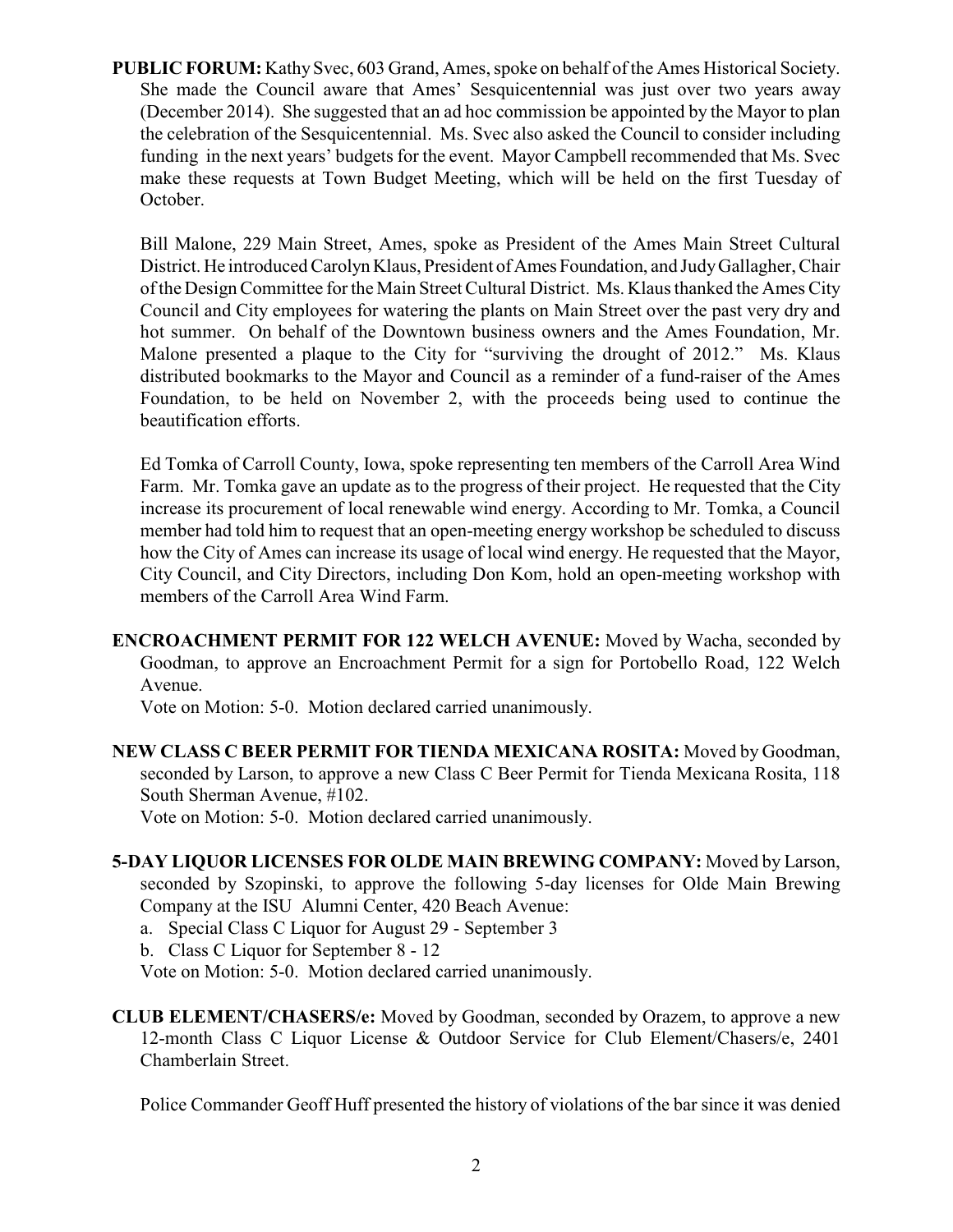a 12-month renewal in October 2011. After appeal, a settlement was reached, and a six-month license with three conditions was issued in February 2012. According to Commander Huff, the three conditions had been met, as follows: (1) license would be suspended for seven consecutive days, (2) bar would maintain a level of compliance, and (3) bar owner, Scott Davis, would pay past parking tickets and keep current on those. Commander Huff noted the ongoing problem of the bar's owner not paying parking tickets until they are turned over to collections.

Council Member Orazem asked if payment of parking fines is normally tied to renewal of liquor licenses. Commander Huff explained that one of the criteria for the State's approval of a liquor license is that the applicant be in good financial standing. The applicant had owed past parking ticket fines totaling thousands of dollars.

Ryan Howell, General Manager of Chasers, which is the lower part of the bar (Element is the upstairs), advised that they have a plan in place to prevent violations and are executing it. The employees responsible for allowing minors to enter the premises have been fired.

Vote on Motion: 5-0. Motion declared carried unanimously.

**NEW 6-MONTH CLASS C LIQUOR LICENSE & OUTDOOR SERVICE FOR CY'S ROOST, 121 WELCH AVENUE:** Police Commander Huff reported that the Police Department is recommending a 6-Month Liquor License and Outdoor Service for Cy's Roost. He noted the main concern of the Police Department was the four incidents of over-occupancy.

Andrew White, 121 Welch Avenue, Ames, owner of Cy's Roost, introduced the new manager for Cy's Roost, John Weekly.

Council Member Orazem noted that one of the major issues was the on-premise fight. He believed that reflected badly, not only on Cy's Roost, but also on the entire area of Campustown. Mr. Orazem recalled that there was question last year as to whether the Liquor License should be renewed. He thought that the City Council had made it clear at that time to Mr. White how important it was for Cy's Roost to maintain good business practices. Mr. White explained the details of the fight.

Council Member Szopinski said she was very concerned about four over-occupancy violations. She asked if a plan to prevent over-occupancy had been turned in to the Police Department. Mr. White told the Council that he did not present a written plan; he had spoken with Commander Huff about a prevention plan. According to Mr. White, he was not personally aware of the first three violations. He received a letter in April about the fourth one, which he immediately addressed. Mr. White said that he now has a zero-tolerance for over-occupancy. The bar manager also now carries a counter, and every 20 to 30 minutes, takes a count and compares it with the front-door attendant.

Council Member Larson asked Mr. White if he preferred the Police Department to have a zerotolerance approach to over-occupancy violations. Mr. White said he did and that it would make his life much easier. Mr. Larson noted that the four out of the last seven years, Cy's Roost had been on a 6-month license. He would support the idea of zero tolerance for Mr. White's establishments.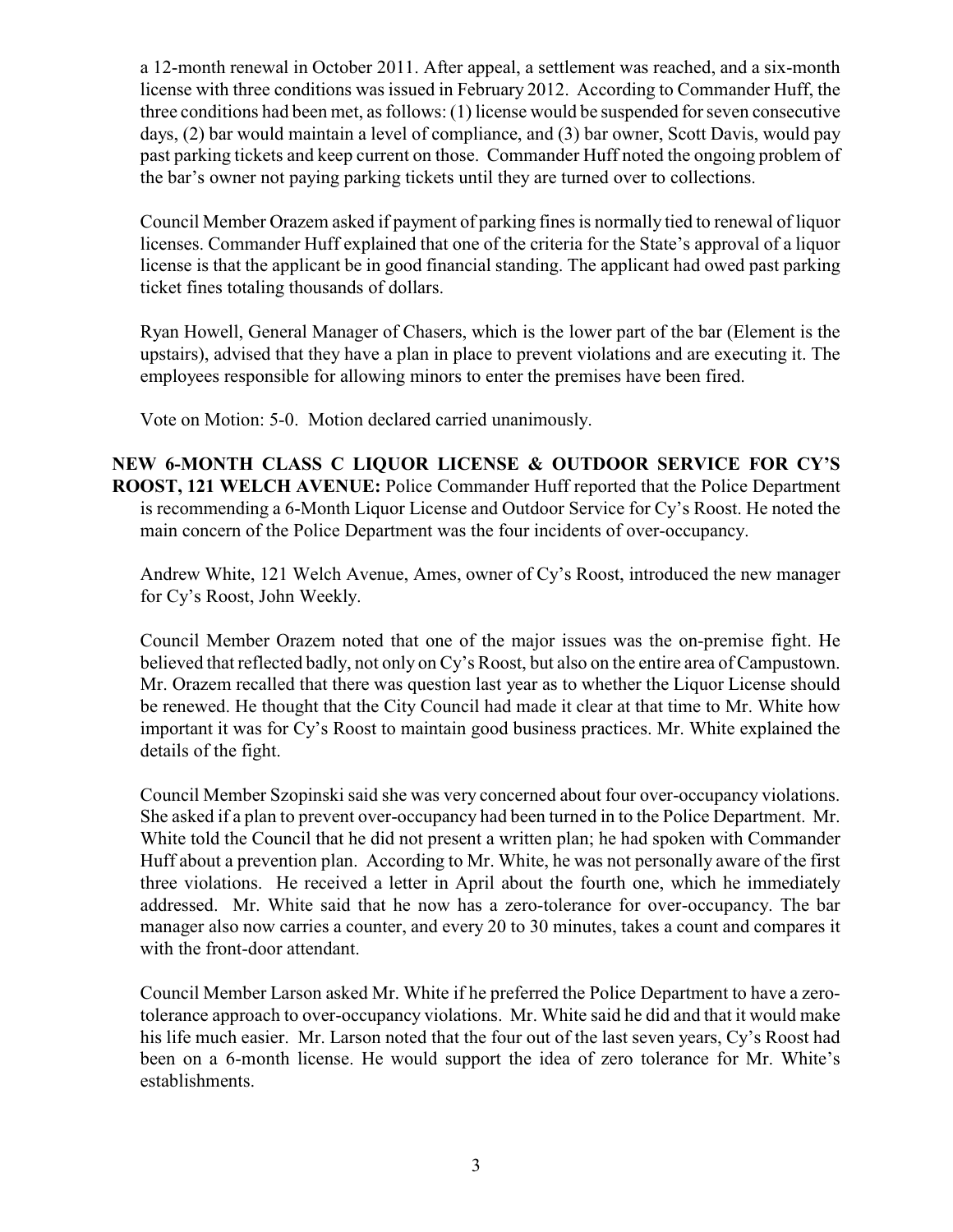Mayor Campbell expressed her concern about Mr. White's relationship with his managers in that they are not notifying the owner of incidents in the establishment. She asked what Mr. White's expectations were of the establishment's managers. Mr. White indicated that, going forward, he wants better communication from his managers. He said that he believed his managers have a good relationship with the Police Department. Council Member Goodman offered that, in his experience of being a businessman in Campustown, oftentimes police officers need and want to get a problem resolved quickly. The message gets delivered respectfully, and oftentimes, it gives the sense that the goal is to inform the business person how to make something better. The owner remedies it at that time and the officer moves on. That positive interaction with the police officer may make the manager feel that it is no big deal.

Council Member Larson relayed that he appreciates the community policing approach taken by the Police Department. However, when an owner states that he wants the Police Department to be more firm in order to help them carry out their own plan, zero tolerance should be used.

Council Member Wacha noted that Cy's Roost was 100 people over-occupied on multiple occasions. That is a big concern to him because it is a public safety issue. Mr. Wacha pointed out that Mr. White is the owner and is responsible for the premises; he can delegate authority, but not responsibility. He believes the pattern of the Council denying the 12-month and then approving a 6-month license is a recurring issue and troubling to him**.** Council Member Wacha asked if Mr. White had a different plan in place that will work better than in the past. Mr. White said that the over-occupancy problem has been corrected, as has the minors-on-premises problems. He acknowledged that he does have a plan in place. Mr. White pointed out that he had been a bar owner in Ames since 1998 and owns five establishments; he does not believe that he is a chronic violator.

Commander Huff noted that he had given suggestions to Mr. White in reference to the occupancy issues. It was confirmed by Commander Huff that there are many ways to get in and out of the bar, so it is more difficult to keep an accurate count of how many people are in the establishment. The Council was informed by Commander Huff that when over-occupancy is suspected, the Police Department stops service until the bar is in compliance. He emphasized that Mr. White needed to make it clear to his managers that they must notify him of the goings-on in the bar so that they don't continue.

Moved by Larson, seconded by Orazem, approving a 6-month Class C Liquor License  $\&$ Outdoor Service for Cy's Roost, 121 Welch Avenue.

Council Member Larson cautioned that if the Police Department issues an e-mail notifying of a date that they should appear, they should consider it the same as if it were coming from someone at the highest level of City government. He indicated his frustration that Mr. White had missed the last meeting because he didn't read the email from Commander Huff. Mr. White stated that he had always been notified by the CityClerk's Office that the renewal of Cy's Roost would be on the July 24, 2012, Agenda. The renewal did not go on that date, and Mr. White assumed that he would be notified by the City Clerk's Office when it was on an Agenda. He was not focused on the e-mail from Commander Huff, which notified him to be present on August 14, because he expected the email to come from the City Clerk's Office.

Vote on Motion: 5-0. Motion declared carried unanimously.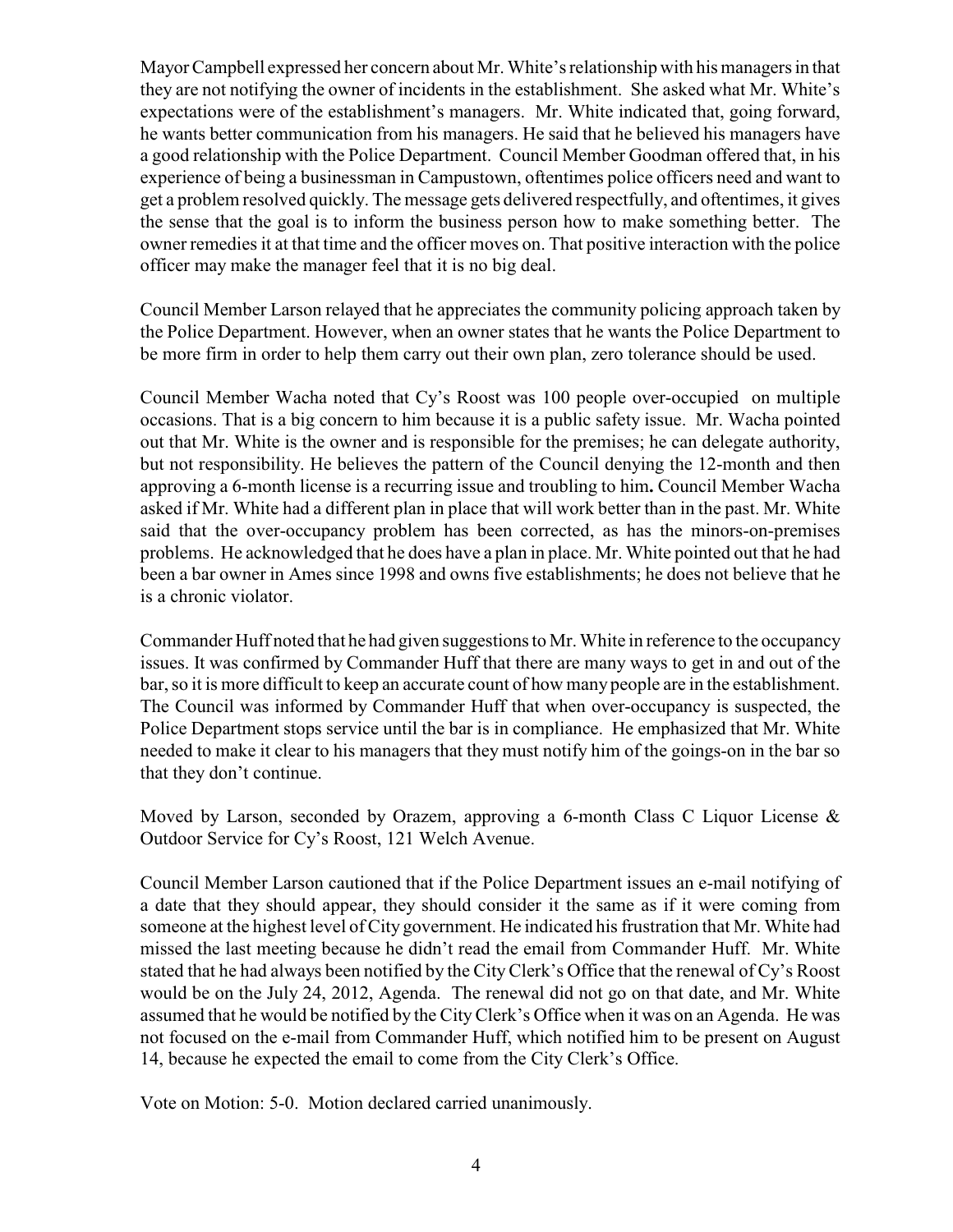# **AMES HIGH HOMECOMING PARADE ON SEPTEMBER 10, 2012:** Kaylee Hahn and Gabby Brewer were present representing the Ames High Homecoming Parade Committee. They informed the Council that the Parade will be held on September 10, 2012, commencing at 6:30 p.m.

Moved by Goodman, seconded by Orazem, to adopt RESOLUTION NO. 12-459 approving closure of Parking Lot MM and south half of Parking Lot M and portions of Main Street, Douglas Avenue, Fifth Street, Burnett Avenue, Kellogg Avenue, Clark Avenue, and Pearle Avenue from 5:30 p.m. to approximately 7:30 p.m.; waiver of parking meter fees in the Main Street Cultural District from 5:30 to 6:00 p.m.; waiver of parking meter fees for Parking Lot N from 5:00 to 6:00 p.m.; and waiver of fee for Fireworks Permit.

Roll Call Vote: 5-0. Resolution declared adopted unanimously, signed by the Mayor, and hereby made a portion of these minutes.

Moved by Goodman, seconded by Orazem, to approve a fireworks permit for display after football game (approximately 9:15 p.m.) on September 14, 2012. Vote on Motion: 5-0. Motion declared carried unanimously.

**ASSET:** Amendment to Policies and Procedures. Management Analyst Brian Phillips explained that on July 1, 2012, the Story County Empowerment/Early Child Development Board merged with the Boone Empowerment/Early Childhood Development Board to form "BooSt Together for Children." Since the ASSET Policies and Procedures outline the relationship between ASSET and Decat/Empowerment, the document must be amended to reflect the change. Addendum A, if approved, will state that "the Story County Decategorization Board and the BooSt Together for Children (Boone and Story Counties) Early Childhood Iowa (ECI) Area Board will provide ASSET with quarterly reports to update funders and community stakeholders."

Moved by Goodman, seconded by Larson, to adopt RESOLUTION NO. 12-460 approving Addendum A to the ASSET Policies and Procedures.

Roll Call Vote: 5-0. Resolution declared adopted unanimously, signed by the Mayor, and hereby made a portion of these minutes.

2012/13 Human Services Contract with Heartland Senior Services. Management Analyst Brian Phillips told the City Council that, during the 2012/13 ASSET allocation process, after a cost analysis of its programs, Heartland attempted to correct budget deficits by shifting funding. Due to the figures provided by Heartland for its 2012/13 ASSET budget not being consistent with the actual costs listed in its 2011/12 audit, the ASSET funders set aside funds for programs operated by Heartland until its true financial picture could be defined. Since then, ASSET staff has had several conversations with Heartland representatives about the future of its operations.

According to Mr. Phillips, Heartland has chosen to return its transportation program to Heart of Iowa Regional Transit Agency (HIRTA), which holds a 28E Intergovernmental Agreement with the Iowa Department of Transportation's Region 11 to provide public transit services. This has allowed Heartland to focus on its core programs and reduced overhead costs to the Agency. Heartland then submitted new 2012/13 budget forms to ASSET. The Agency has indicated that the self-generated revenue goals will be achievable, and ASSET will be updated on the progress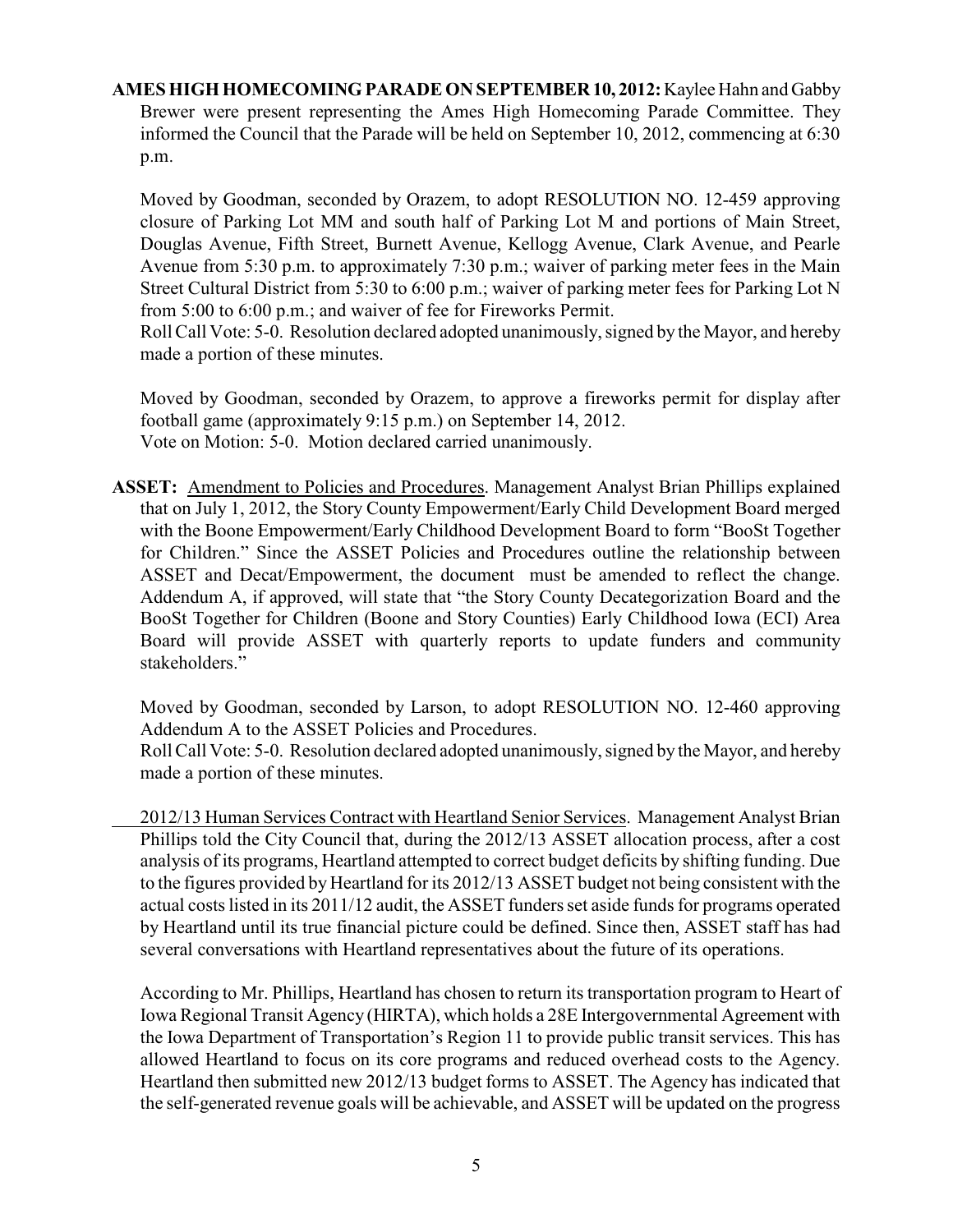at a mid-year review (in January). It was reported by Mr. Phillips that the Agency has enrolled in the Iowa Food Bank, closed poorly attended congregate meal sites, and received newer donated equipment to prepare meals.

Mr. Phillips noted that the 2012/13 ASSET funding contract with Heartland has been written to allow Heartland to request reimbursement for expenses incurred since the beginning of the current fiscal year. ASSET volunteers and Heartland staff are in agreement that the funding amounts contained in the 2012/13 Contract should be sufficient to conduct the Agency's programs.

Moved by Wacha, seconded by Szopinski, to adopt RESOLUTION NO. 12-461 approving the 2012/13 Human Services Contract with Heartland Senior Services in an amount not to exceed \$138,948.

Roll Call Vote: 5-0. Resolution declared adopted unanimously, signed by the Mayor, and hereby made a portion of these minutes.

Application from Heart of Iowa Regional Transit Agency (HIRTA). Management Analysis Phillips explained that HIRTA is a seven-county organization that provides regional transportation coordination and service. Regional transportation coordination is required under *Iowa Code* and is overseen by the Iowa Department of Transportation. In the past, HIRTA had contracted with Heartland Senior Services to provide regional transit services in Story County, which included transportation in unincorporated Story County and in the City of Ames. In the past, Heartland Senior Services had received ASSET funds to assist in covering costs; however, on July 1, 2012, Heartland and HIRTA had mutually agreed to return the service to HIRTA's control. HIRTA has now expressed a desire to be considered for ASSET funding. ASSET volunteers had met on August 6, 2012, and recommended that HIRTA be approved as an ASSET agency.

According to Mr. Phillips, ASSET Policies and Procedures require that a participating agencies be a  $501(c)(3)$  non-profit organization. HIRTA is incorporated under a 28E Intergovernmental Agreement, which makes it ineligible for participation in ASSET. In order to allow HIRTA to participate in ASSET, a majority of the ASSET funders must approve an exception. It was noted that Homeward, which is operated by Mary Greeley Medical Center, had previously been granted an exception by the ASSET funders to participate in the process.

Mr. Phillips emphasized that by approving HIRTA's request to participate in the ASSET process did not guarantee that the Agency will receive funding from ASSET.

Council Member Wacha advised that had HIRTA not been willing to provide regional transit services, it would have fallen on CyRide and resulted at great cost. He noted that CyRide is not set up to provide Dial-a-Ride services, and efficiencies are gained by having a third party provide those services.

Moved by Goodman, seconded by Orazem, to adopt RESOLUTION NO. 12-462 approving the application from the Heart of Iowa Regional Transit Agency to participate in the ASSET process. Roll Call Vote: 5-0. Resolution declared adopted unanimously, signed by the Mayor, and hereby made a portion of these minutes.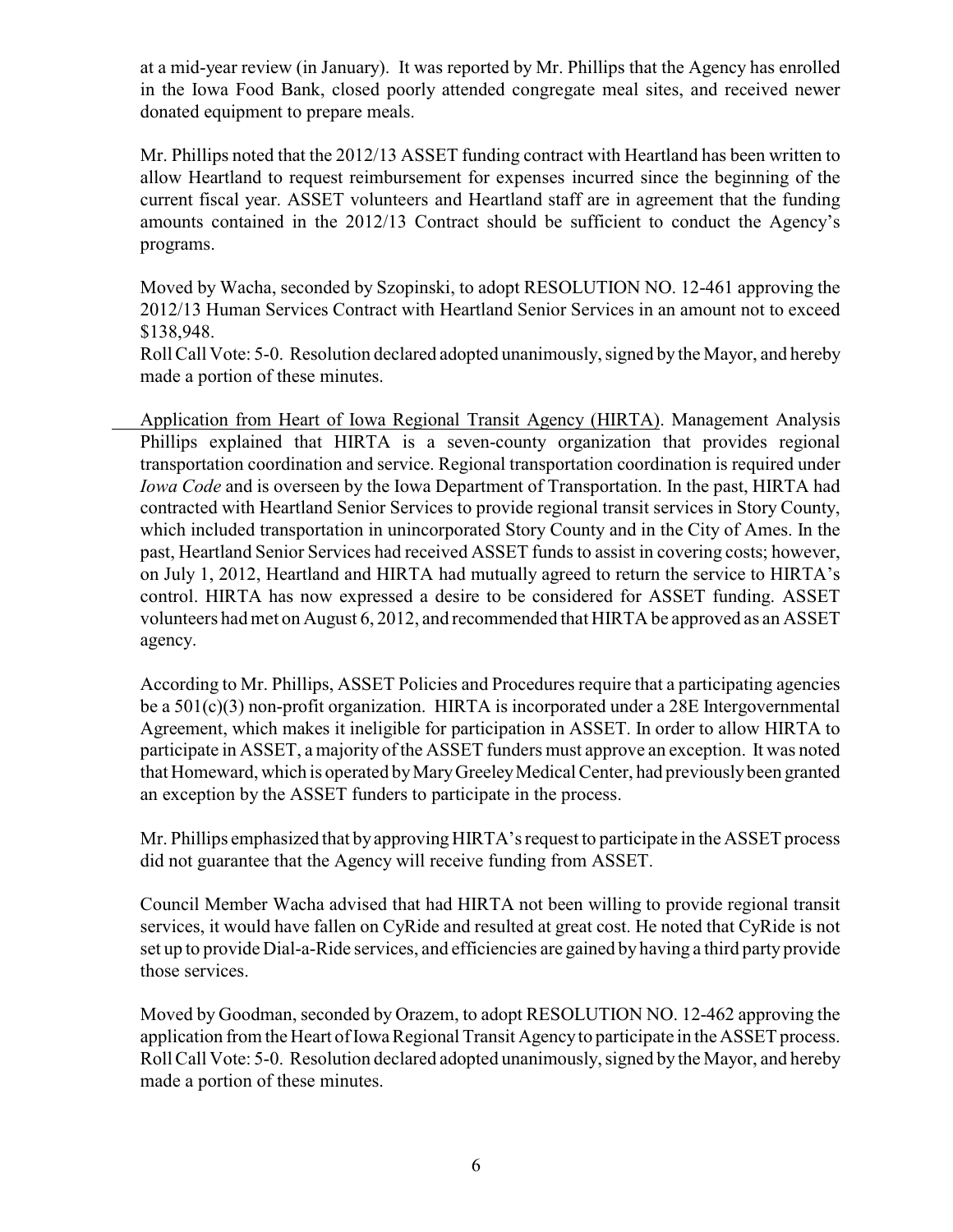**BACK-BILLING ELECTRIC CHARGES:** Electric Services Director Donald Kom explained that during work related to its expansion project in late 2011, it was discovered that there was an unmetered electrical connection to the Green Hills Retirement Community medical facility. That situation had resulted in Green Hills receiving unmetered and unbilled electricity for a portion of its facility for at least 15 years. Staff installed a temporary meter on the feeder in an attempt to determine how much electricity was unaccounted for on a monthly basis. Using that analysis, staff calculated an appropriate billing adjustment for five years service. Mr. Kom presented two options for dealing with the underbilling.

At the inquiry of Council Member Orazem, Mr. Kom reported that there are a lot of wires running through the cabinet in question. Until each was traced, it was not known that one did not go through a metering. The cabinet is only accessed by Ames Electric or a contractor, and work had not been done in that area for approximately 15 years.

Matt Gibb, Manager of the Green Hills Retirement Community, told the Council that as soon as he was notified of the issue, he wanted to figure out a way to correct it. Green Hills has always been in good standing in the community, and they want that to remain.

Moved by Larson, seconded by Goodman, to adopt RESOLUTION NO. 12-463 approving an adjustment to the Green Hills Retirement Community bill by \$55,695.48 and directing staff to work with the customer on an acceptable payment plan not to exceed 12 months. Roll Call Vote: 5-0. Resolution declared adopted unanimously, signed by the Mayor, and hereby made a portion of these minutes.

**GENERAL OBLIGATION CORPORATE PURPOSE BONDS, SERIES 2012:** Finance Director Duane Pitcher recalled that the 2012/13 Budget includes a number of capital improvement projects that are funded through General Obligation Bonds. The Plan was adjusted in July for extension of utilities to the east and north and part of the referendum issue for the Library.

Mr. Pitcher introduced City Treasurer Roger Wisecup, who managed the bid process. Jon Burmeister of the City's financial advisor, Public Financial Management, was introduced.

Mr. Burmeister explained that bids were solicited from underwriting firms for the purchase of the City's General Obligation Bonds. He brought the Council's attention to the Tabulation of Bids. A total of six bids were received, which represented 21 different underwriters. He recommended that the City award the bid to Robert W. Baird at a true interest rate of 2.219. Mr. Burmeister stated that, subsequent to the receipt of bids, which bid at premium, the aggregate par amount of the bonds was decreased to \$12,660,000.

Discussion ensued on how much this favorable interest rate would save the City. Finance Director Duane Pitcher stated that he had not run the numbers yet as the bids were just opened today. He noted that there are a lot of maturities coming up in the next couple years, so the extent that savings can be realized by this issuance and in the near future will help; this issuance was very positive for the City.

It was pointed out by Mr. Burmeister that Moody's Investors Service had confirmed the Aaa bond rating for the City of Ames. Mr. Pitcher relayed to the Council how important it was for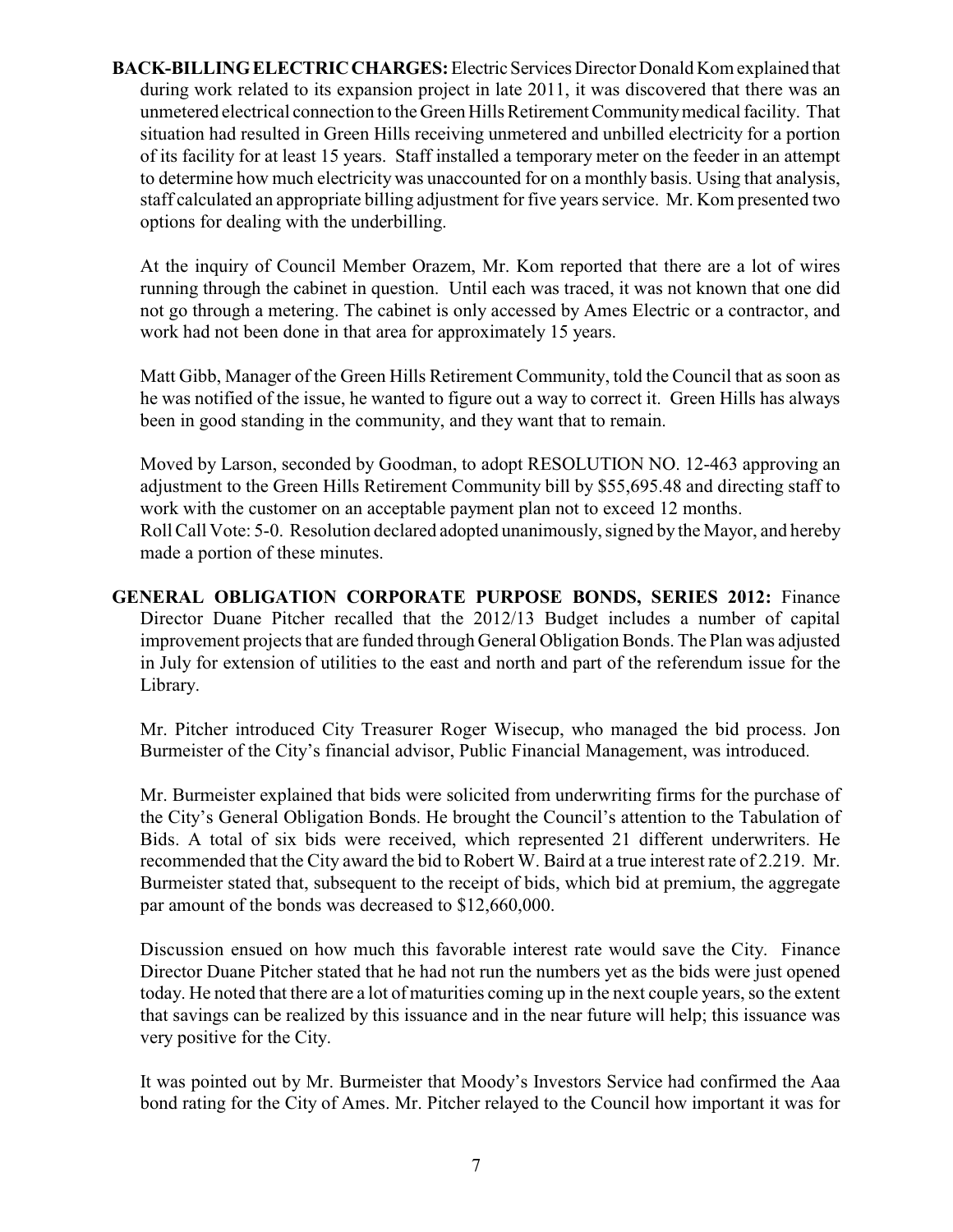the City to maintain the Aaa bond rating and the benefits received therefrom.

It was clarified Mr. Burmeister that because it was a premium, the size of the bonds was decreased to compensate for the additional proceeds; that amount should be used in the motion.

Moved by Wacha, seconded by Szopinski, to adopt RESOLUTION NO. 12-464 approving the sale of General Obligation Corporate Purpose Bonds, Series 2012, in a principal amount not to exceed \$12,660,000.

Roll Call Vote: 5-0. Resolution declared adopted unanimously, signed by the Mayor, and hereby made a portion of these minutes.

# **UNANTICIPATED REPAIRS AT WATER POLLUTION CONTROL FACILITY (WPC):**

Water & Pollution Control Director John Dunn explained that the Sewer Fund increased more than anticipated because of the dry summer and the fact that sewer bills are based on water consumption. Due to the additional revenue, staff is recommending that unanticipated repairs be made to the maintenance of the Facility. The high-priority repairs can be made without negatively impacting the Fund Balance in the Sewer Fund. There is one additional project that is a high priority that was not able to be covered. Staff is looking at possibly shifting priorities so that it also can be done.

Moved by Goodman, seconded by Orazem, to adopt RESOLUTION NO. 12-465 authorizing funding for unanticipated repairs, as follows:

| Raw Water Pumps                | \$78,000  |
|--------------------------------|-----------|
| Methane Engine Generator No. 2 | 75,551    |
| Pipe Supports and Check Valves | 67,800    |
| Diesel Fuel Storage Tank       | 85,000    |
| Design of Blower Replacements  | 65,000    |
| Total                          | \$371,351 |

Roll Call Vote: 5-0. Resolution declared adopted unanimously, signed by the Mayor, and hereby made a portion of these minutes.

**WPC DIESEL FUEL TANK REPLACEMENT:** Council Member Orazem noted that only one bid had been received, and it was approximately \$43,000 higher than the engineer's estimate. Director Dunn informed the Council that there was a second bidder; however, the person delivering the bid didn't fully read the instructions and waited in the bid room instead of filing the bid in the City Clerk's Office. Following that, staff met with the engineer who designed the improvements and with the one bidder. Nothing unusual was detected in the bid that contributed beyond what was expected; therefore, there was nothing that could be specifically altered in the specifications if it were to be rebid.

Moved by Szopinski, seconded by Wacha, to adopt RESOLUTION NO. 12-466 awarding a contract for WPC Diesel Fuel Tank Replacement to Acterra Group, Inc., of Marion, Iowa, in the amount of \$188,000.00.

Roll Call Vote: 5-0. Resolution declared adopted unanimously, signed by the Mayor, and hereby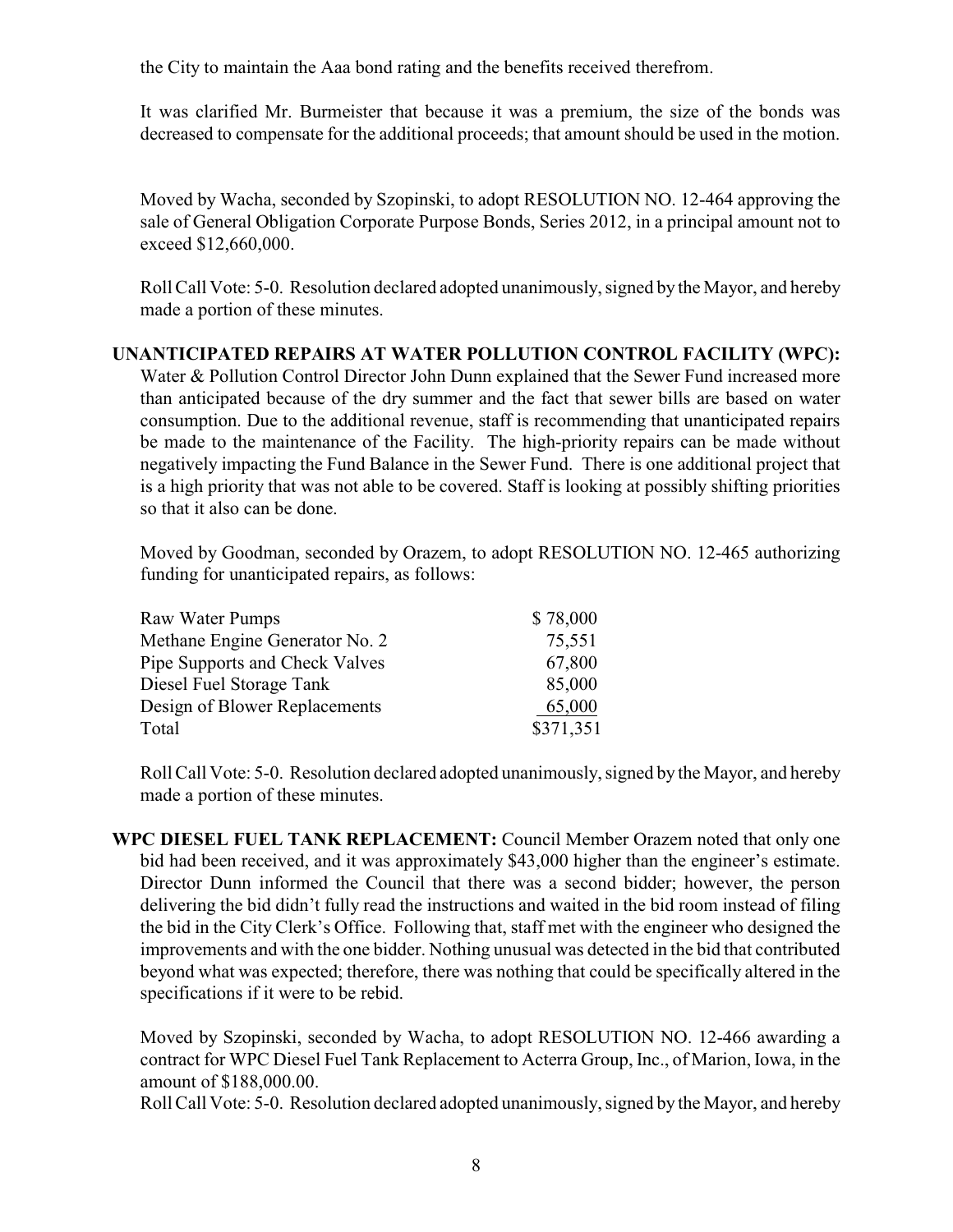made a portion of these minutes.

**REHABILITATION OF METHANE GENERATOR NO. 2 AT WPC:** Mr. Dunn explained the reason for delaying the bid opening by one day. *Iowa Code* requires that bids be reported at the next Council meeting. If bids were received on September 25, staff would have had to analyze them and had a recommendation ready for Council that same day.

Moved by Goodman, seconded by Wacha, to adopt RESOLUTION NO. 12-467 approving the preliminary plans and specifications for Rehabilitation of Methane Generator Number 2 at WPC; setting September 25, 2012, as bid due date and October 9, 2012, as date of public hearing. Roll Call Vote: 5-0. Resolution declared adopted unanimously, signed by the Mayor, and hereby made a portion of these minutes.

## **ENGINEERING SERVICES AGREEMENT FOR FINAL DESIGN, BIDDING SERVICES, AND CONSTRUCTION SERVICES FOR NEW WATER TREATMENT PLANT:** John Dunn

reported that the Council Workshop on this topic was initially held in September 2008; it had taken four years to get to this point. Mr. Dunn recalled that at the project outset, a competitive selection process was conducted to identify a consultant with whom to partner. Staff's preference is that the City stay with the same design team to the conclusion of the project (final design, bidding phase, construction administration, and post-construction phase), which is a collaboration of three firms: Fox Engineering of Ames, HDR of Omaha, and Barr Engineering of the Twin Cities. To date, the City has had an outstanding relationship with and received outstanding quality from that collaboration.

Mr. Dunn pointed out to the Council that this phase did not go through the same process again; that competitive process had occurred four and one-half years ago. He explained how staff did due diligence to ensure that the dollar amount was reasonable. Mr. Dunn reviewed the negotiations staff has had with FOX Engineering since last February. The project will be bid in three separate contracts: (1) Treatment Plant, (2) Improvements to the Lime Ponds, and (3) Interconnecting Pipe that will run from the old plant site to the new plant site.

Dale Watson, FOX Engineering, 1601 Golden Aspen Drive, Ames, expressed appreciation on behalf of the three firms comprising the consulting team.

Council Member Orazem asked when the Plant would be completed. Mr. Dunn stated that the design phase would take 18 - 24 months and construction would take approximately two and one-half years. Completion is estimated to occur in late 2016 or early 2017.

Moved by Orazem, seconded by Larson, to adopt RESOLUTION NO. 12-468 approving the Engineering Services Agreement with FOX Engineering for final design, bidding services, and construction services for new Water Treatment Plant in lump sum amount of \$7,044,500.00, plus services billed on an hourly basis, plus expenses in an estimated amount not to exceed \$1,195,500.00.

Roll Call Vote: 5-0. Resolution declared adopted unanimously, signed by the Mayor, and hereby made a portion of these minutes.

**HEARING ON STATE REVOLVING FUND (SRF) SEWER REVENUE LOAN AND DISBURSEMENT AGREEMENT:** Water and Pollution Control Director Dunn shared that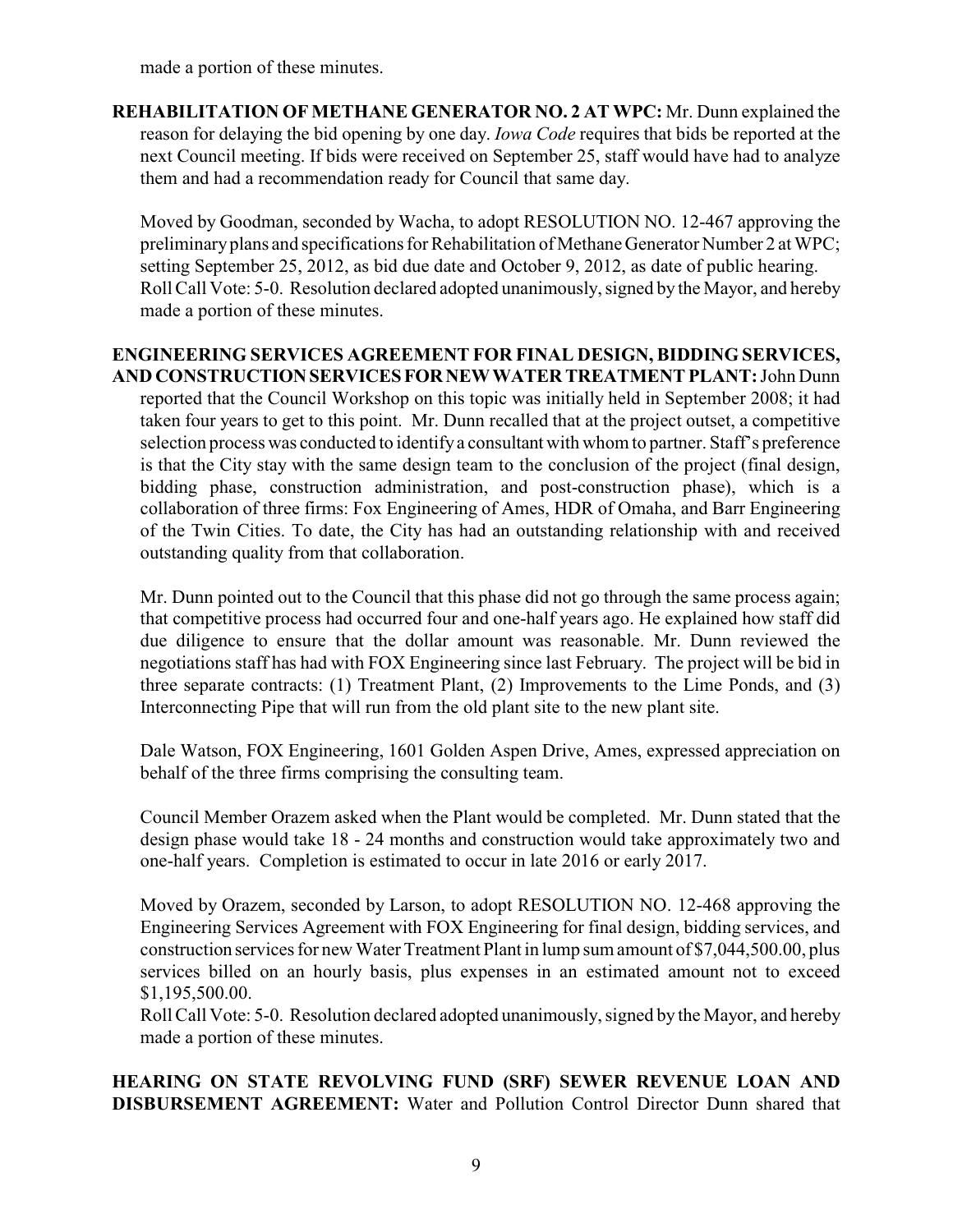execution of the Agreement would be delayed until after October 1, 2012, because the state is lowering its interest rates. Originally, the interest rate was planned to be 3%; however, it is being reduced to 1.75%. According to Mr. Dunn, for this project, it will result in debt service savings of \$24,000/year. Over the 20-year life of the loan, approximately \$500,000 savings to the Sewer Fund will result.

Mayor Campbell opened the public hearing. No one asked to speak, and the hearing was closed.

Moved by Szopinski, seconded by Orazem, to adopt RESOLUTION NO. 12-469 approving entering into SRF Sewer Revenue Loan and Disbursement Agreement.

Roll Call Vote: 5-0. Resolution declared adopted unanimously, signed by the Mayor, and hereby made a portion of these minutes.

**HEARING ON 2011/12 ASPHALT PAVEMENT IMPROVEMENTS PROGRAM AND 2011/12 LOW-POINT DRAINAGE IMPROVEMENTS (SOUTH OAK AVENUE FROM SOUTH 4<sup>TH</sup> STREET TO LINCOLN WAY):** The public hearing was opened by the Mayor. She closed same after no one came forward to speak.

Moved by Goodman, seconded byLarson, to adopt RESOLUTION NO. 12-470 approving final plans and specifications and awarding a contract to Con-Struct, Inc., of Ames, Iowa, in the amount of \$511,021.70.

Roll Call Vote: 5-0. Resolution declared adopted unanimously, signed by the Mayor, and hereby made a portion of these minutes.

**HEARING ON 2012/13 CDBG PUBLIC FACILITIES NEIGHBORHOOD INFRASTRUCTURE IMPROVEMENTS PROGRAM (BEEDLE DRIVE AND APLIN ROAD):** The Mayor opened the public hearing. No one requested to speak, and the hearing was closed.

Moved by Wacha, seconded by Larson, to adopt RESOLUTION NO. 12-471 approving final plans and specifications and awarding a contract to Manatt's, Inc., of Ames, Iowa, in the amount of \$338,818.93.

Roll Call Vote: 5-0. Resolution declared adopted unanimously, signed by the Mayor, and hereby made a portion of these minutes.

**HEARING ON 2011/12 DOWNTOWN PAVEMENT IMPROVEMENTS (DOUGLAS AVENUE):** The hearing was opened by Mayor Campbell. It was closed after there was no one who wished to speak.

Moved by Goodman, seconded by Wacha, to adopt RESOLUTION NO. 12-472 approving final plans and specifications and awarding a contract to Con-Struct, Inc., of Ames, Iowa, in the amount of \$1,215,016.00.

Roll Call Vote: 5-0. Resolution declared adopted unanimously, signed by the Mayor, and hereby made a portion of these minutes.

**HEARING FOR SQUAW CREEK PEDESTRIAN BRIDGE PROJECT:** The Mayor opened the public hearing. No one came forward to speak, and the hearing was closed.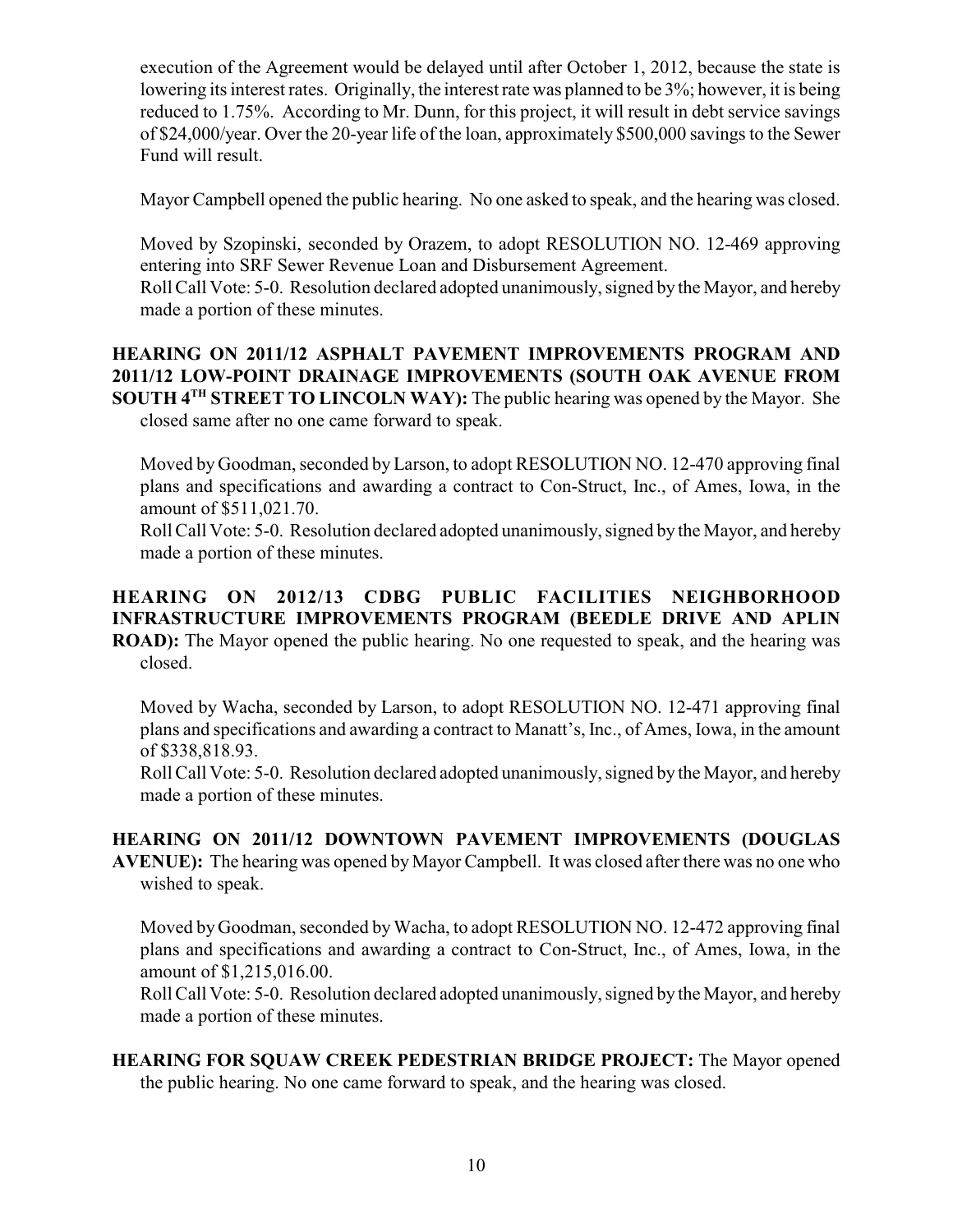Moved by Goodman, seconded by Szopinski, to adopt RESOLUTION NO. 12-473 approving final plans and specifications and awarding a contract to Iowa Bridge & Culvert, LC, of Washington, Iowa, in the amount of \$279,335.60.

Roll Call Vote: 5-0. Resolution declared adopted unanimously, signed by the Mayor, and hereby made a portion of these minutes.

**HEARING ON WATER POLLUTION CONTROL FACILITY RAW WASTEWATER PUMPING STATION PIPE SUPPORTS AND CHECK VALVE REPLACEMENT PROJECT:** The hearing was opened by Mayor Campbell and closed after no one wished to speak.

Moved by Larson, seconded by Goodman, to adopt RESOLUTION NO. 12-474 approving final plans and specifications and awarding a contract to Story Construction Company of Ames, Iowa, in the amount of \$135,300.

Roll Call Vote: 5-0. Resolution declared adopted unanimously, signed by the Mayor, and hereby made a portion of these minutes.

**ORDINANCE PERTAINING TO REQUIREMENTS FOR MASTER PLANS:** Moved by Goodman, seconded by Szopinski , to pass on third reading and adopt ORDINANCE NO. 4121 pertaining to requirements for Master Plans.

Roll Call Vote: 5-0. Ordinance declared adopted unanimously, signed by the Mayor, and hereby made a portion of these Minutes.

**COUNCIL COMMENTS:** Council Member Szopinski reported that the City Council will be meeting in joint session with the Ames Community School Board on September 17, 2012, at 7:00 p.m. in the Multi-Purpose Room at the Ames High School.

Moved by Szopinski, seconded by Larson, directing that the agenda items include a discussion of proposals/plans for school properties that will be sold and that staff provide the zoning history on the former Roosevelt School and former Middle School properties prior to September 17.

City Manager Schainker advised that the properties have always been zoned as Government; however, the CityCouncil does have on record a Government Lands Policy pertaining to what would happen if the properties were sold.

Vote on Motion: 5-0. Motion declared carried unanimously.

Moved by Orazem, seconded by Wacha, to request a report back from staff on the proposal of the Carroll Area Wind Farm, (e.g. would it fit with the City's current wind portfolio). Vote on Motion: 5-0. Motion declared carried unanimously.

Council Member Goodman referenced the serious injuries sustained by an individual who fell from the fifth-floor balcony of Legacy Apartments. He questioned whether the urban revitalization area criteria recently adopted for that area increased the safety standards. Assistant City Manager Bob Kindred reported that the urban revitalization area criteria for that area did not specifically address safety criteria; however, as the site planning issues have been worked through with owners of Campustown properties, they have agreed to install screens over all the balconies on the south side of 119 Stanton. City Manager Schainker advised that, because the City approved tax abatement for that building, it allowed the City to negotiate higher standards; however, generically, there is no policy referring to construction of balconies.